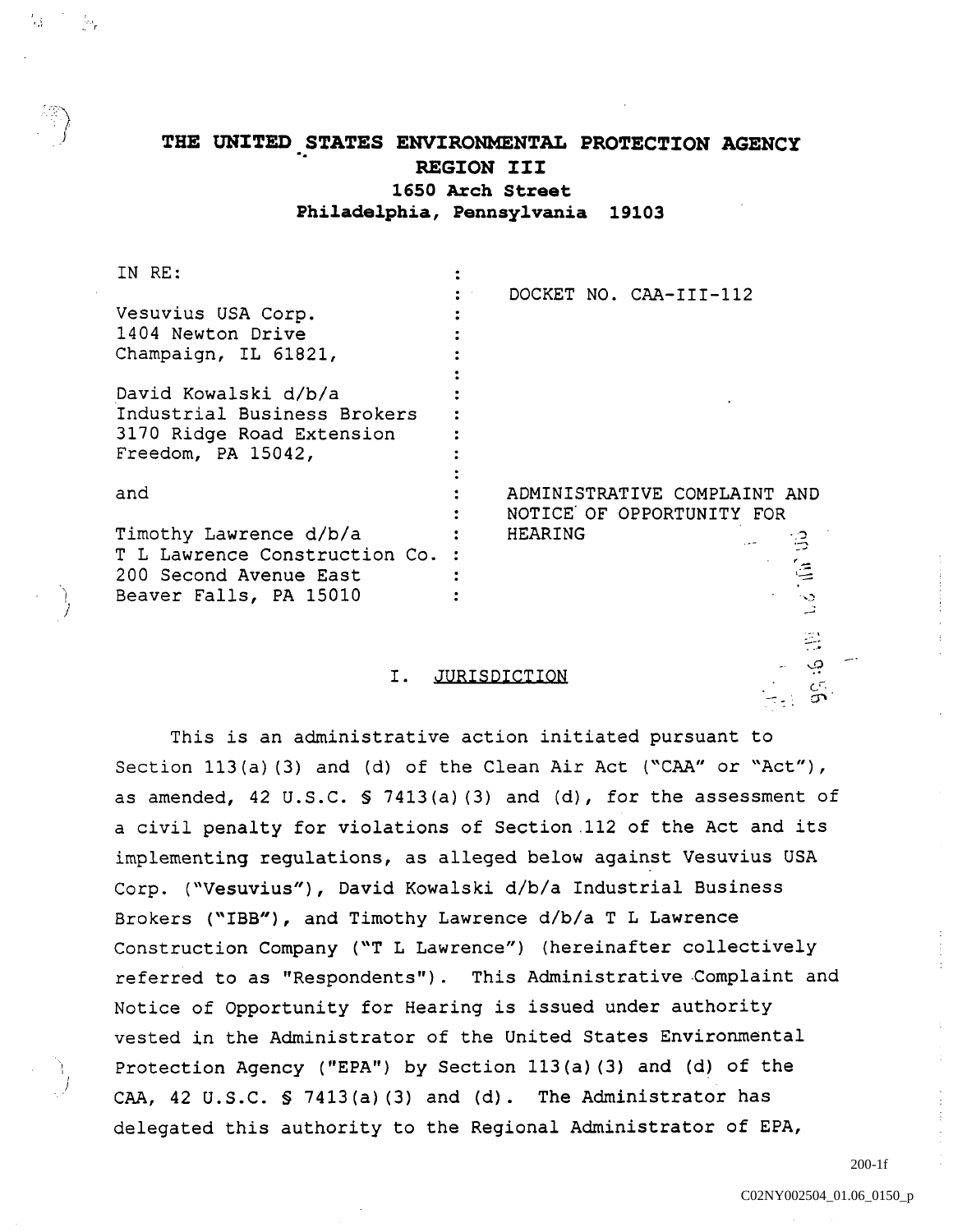Region III, who in turn has delegated it to the Director of Air Protection Division of EPA Region III who, with the Director of the Waste and Chemicals Management Division, issues this Complaint. Complainants are the Director of the Air Protection Division and the Director of the Waste and Chemicals Management Division

٦.,

- 15

## II. APPLICABLE STATUTES AND REGULATIONS

Section 112 of the CAA, 42 U.S.C. § 7412, requires the 1. Section 112 of the CAA, 42 U.S.C. § 7412, requires to administrator of EPA to publish a list of air pollutants determined to be hazardous, and to promulgate regulations establishing emission standards or, where necessary, design, equipment, work practice, or operational standards for each listed hazardous air pollutant

 $2.$ Section 114 of the CAA, 42 U.S.C.  $\frac{1}{4}$  7414, authorizes the Administrator of EPA to require any person who owns or operates any emission source or who is otherwise subject to the requirements of the CAA to, among other things, establish and maintain such records, make such reports and provide such information as the Administrator might reasonably require to develop or determine compliance with emission standards

 $3<sub>1</sub>$ EPA listed asbestos as hazardous air pollutant under the authority of Section 112 of the CAA, 42 U.S.C. S 7412. Pursuant to Sections 112 and 114 of the CAA, 42 U.S.C. \$\$ 7412 and 7414, EPA promulgated a National Emission Standard for Asbestos ("the asbestos NESHAP"), codified at 40 C.F.R Part 61, Subpart M, Sections  $61.140 - 61.156$ . The asbestos NESHAP includes regulations governing, inter alia, the emission, handling, and disposal of asbestos by the owner or operator of a demolition or renovation activity at an affected facility. Pursuant to Section

 $\overline{\mathbf{2}}$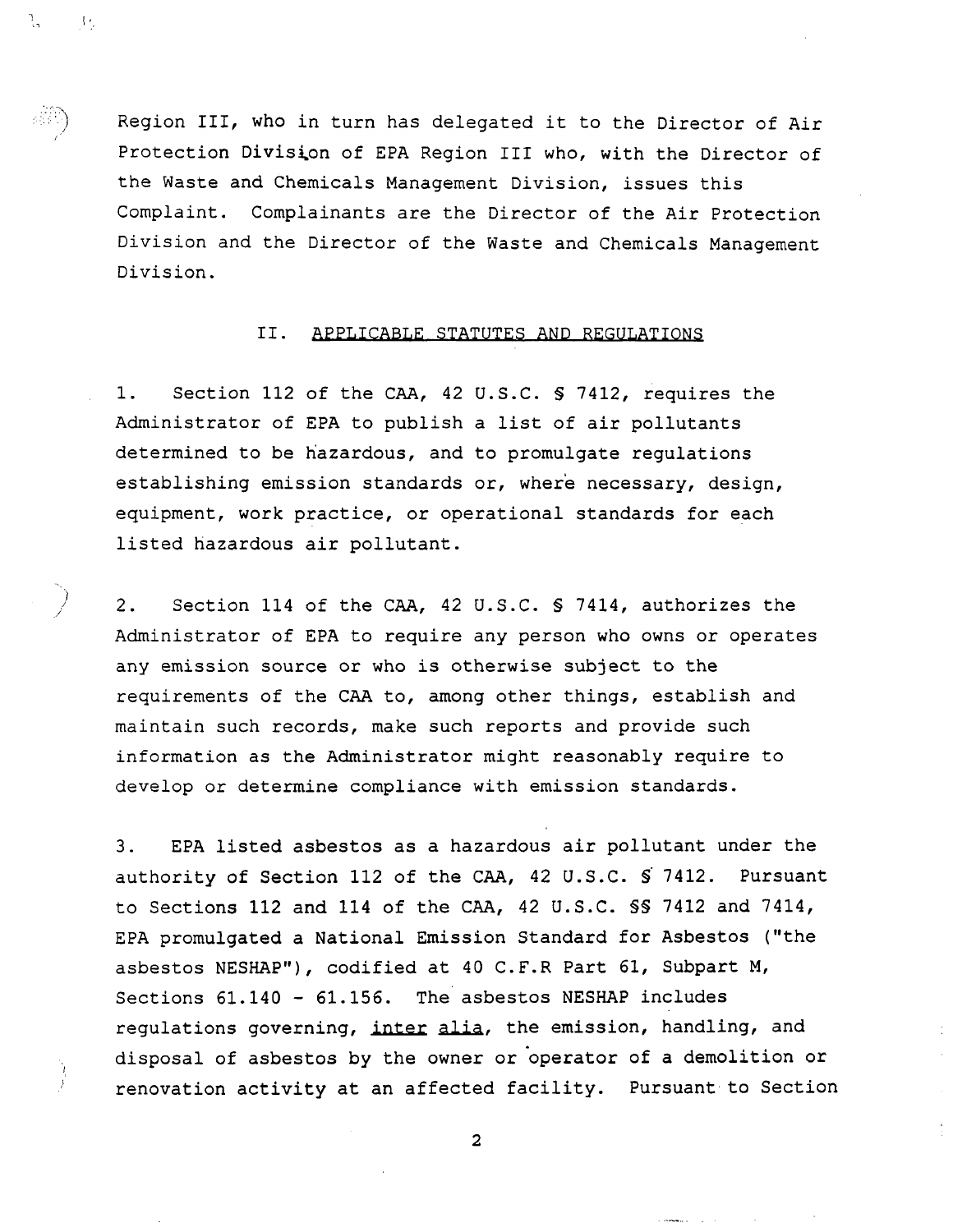112(q) of the CAA, 42 U.S.C.  $S$  7412(q), the above referenced standards and provisions remain in full force and effect, notwithstanding the November 15, 1990 Clean Air Act Amendments.

 $\overline{\epsilon}$ 

 $4.$ Sections  $113(a)$  (3) and (d) of the CAA, 42 U.S.C.  $57413(a)$  (3) and  $(d)$ , authorize the Administrator of EPA to issue an administrative order assessing a civil administrative penalty whenever, on the basis of any information available to the Administrator, the Administrator finds that any person has violated, or is in violation of, any rule, plan, order, waiver, or permit promulgated, issued, or approved under, inter alia, Section 112 of the CAA

#### III. DEFINITIONS

 $5.$ Pursuant to 40 C.F.R. § 61.141, "adequately wet" means, to sufficiently mix or penetrate with liquid to prevent the release of particulates

Pursuant to 40 C.F.R. § 61.141, "asbestos" means the 6. asbestiform varieties of serpentinite (chrysotile), riebeckite (crocidolite), cummingtonite-grunerite, anthophyllite, and actinolite-tremolite.

Pursuant to 40 C.F.R.  $\text{\$ 61.141, 'asbestos-containing waste}$  $7.$ material" means, in pertinent part, mill tailings or any waste that contains commercial asbestos and is generated by a source, subject to the provisions of this subpart, including friable asbestos material and materials contaminated with asbestos including disposable equipment and clothing

 $\overline{3}$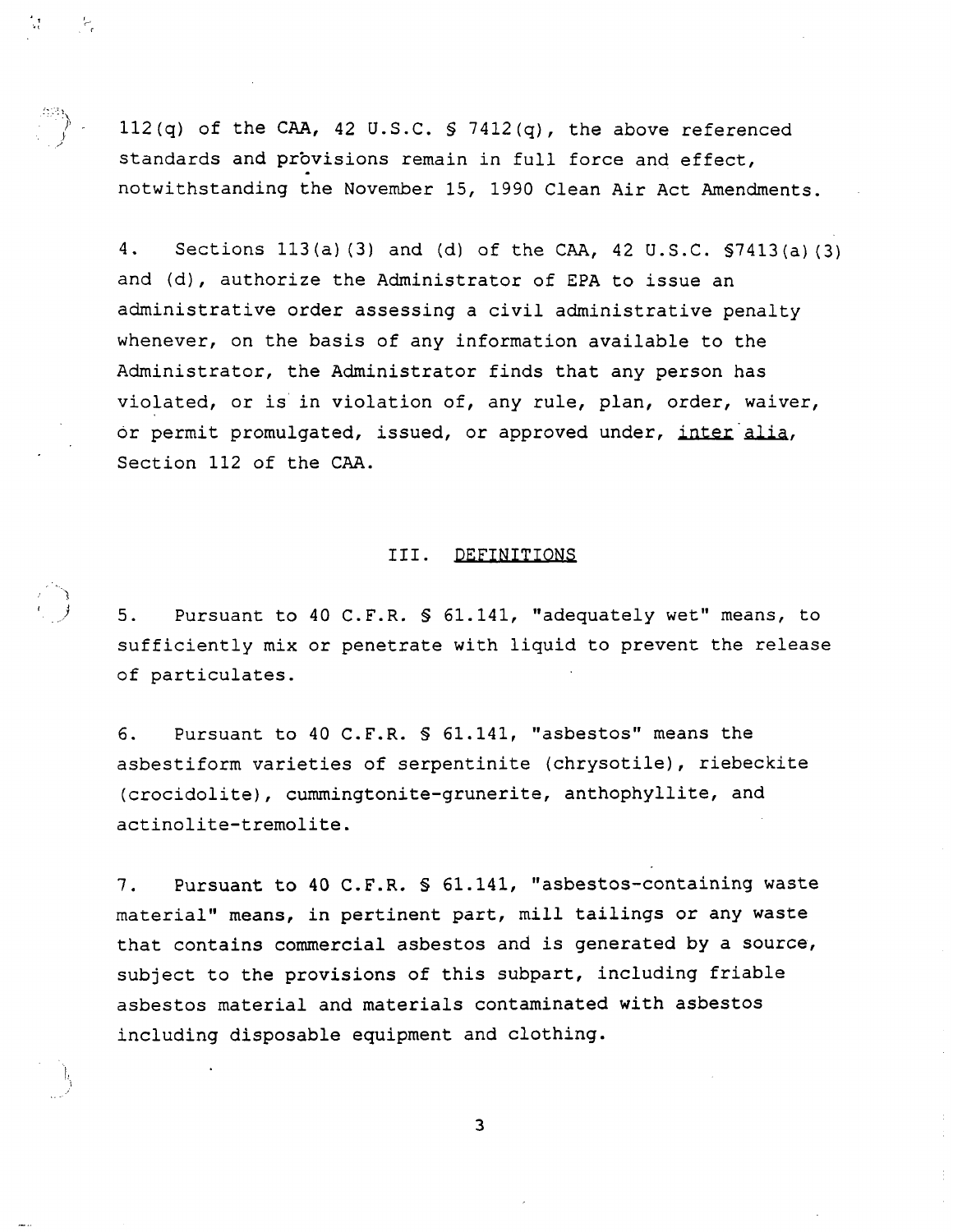$8.$ Pursuant to 40 C.F.R. § 61.141, "Category II nonfriable asbestos-containing material" means, in pertinent part, any material that contains more than 1 percent asbestos as determined using the methods specified in 40 C.F.R. Part 763, Polarized Light Microscopy, that, when dry, cannot be crumpled, pulverized, or reduced to powder by hand pressure.

 $\frac{\sigma}{\lambda} < \epsilon$ 

 $9.$ Pursuant to 40 C.F.R. § 61.141, "facility" means any institutional, commercial, public, industrial, or residential structure, installation, or building.

10. Pursuant to 40 C.F.R. § 61.141, "facility component" means any part of a facility, including equipment.

11. Pursuant to 40 C.F.R. § 61.141, "friable asbestos material" means, in pertinent part, any material that contains more than 1 percent asbestos as determined using the method, specified in 40 C.F.R. Part 763, Polarized Light Microscopy, that when dry, can be crumbled, pulverized, or reduced to powder by hand pressure.

12. Pursuant to 40 C.F.R. § 61.141, "owner or operator of a demolition or renovation activity" means any person who owns, leases, operates, controls, or supervises the facility being demolished or renovated or any person who owns, leases, operates, controls, or supervises a demolition or renovation operation, or both

13. Pursuant to 40 C.F.R. \$ 61.141, "regulated asbestoscontaining material ("RACM")" means, in pertinent part, friable asbestos material or Category II nonfriable ACM that has a high probability of becoming or has become crumbled, pulverized, or reduced to powder by the forces expected to act on the material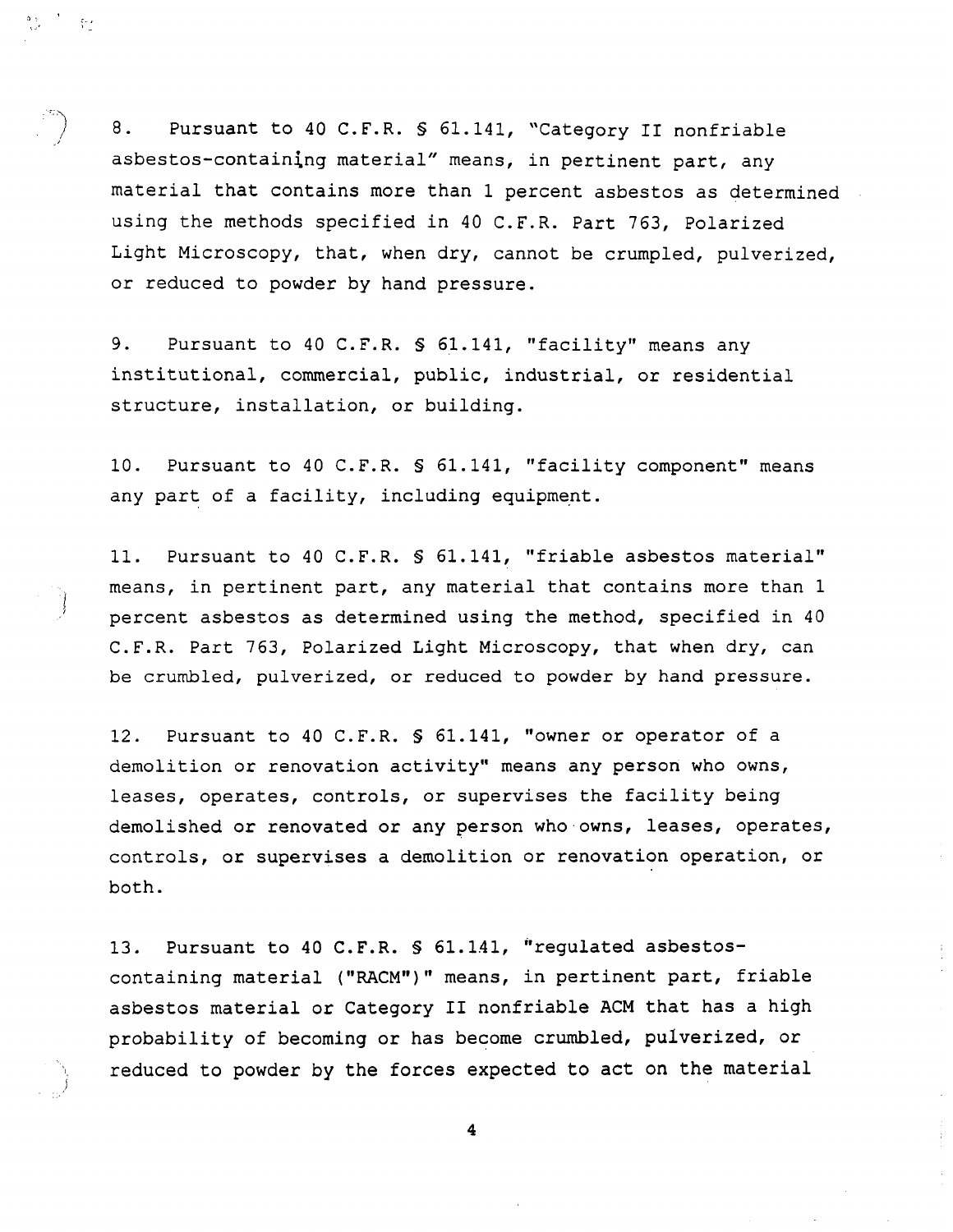in the course of demolition or renovation operations regulated by this subpart.

14. Pursuant to 40 C.F.R. § 61.141, "renovation" means altering a facility or one or more facility components in any way, including the stripping or removal of regulated asbestoscontaining material from a facility component.

15. Section 302(e) of the CAA, 42 U.S.C.  $\frac{1}{2}$  7602(e), defines "person" to include "an individual, corporation, partnership,  $(or)$  association."

#### IV. GENERAL ALLEGATIONS

16. Respondent T L Lawrence is a sole-proprietor and a contractor and/or subcontractor doing business in the Commonwealth of Pennsylvania from a location at 200 Second Avenue East, Beaver Falls, Pennsylvania. At all times relevant to this Complaint, T L Lawrence was engaged in the removal of asbestos containing corrugated transite wall and roof panels from Buildings  $22$ ,  $24$  &  $27$  (collectively referred to as the "MgO Building"), located at 50 North Green Lane, Zelienople, Pennsylvania ("the Facility").

17. Respondent Vesuvius is a corporation with headquarters in Champaign, Illinois. Vesuvius has a branch located at 50 North Green Lane which includes the Facility. At all times relevant to this Complaint, Vesuvius was the owner of the subject Facility located at <sup>50</sup> North Green Lane

18. Respondent IBB is a sole-proprietor who has a place of business at 3170 Ridge Road Extension, Freedom, PA. At all times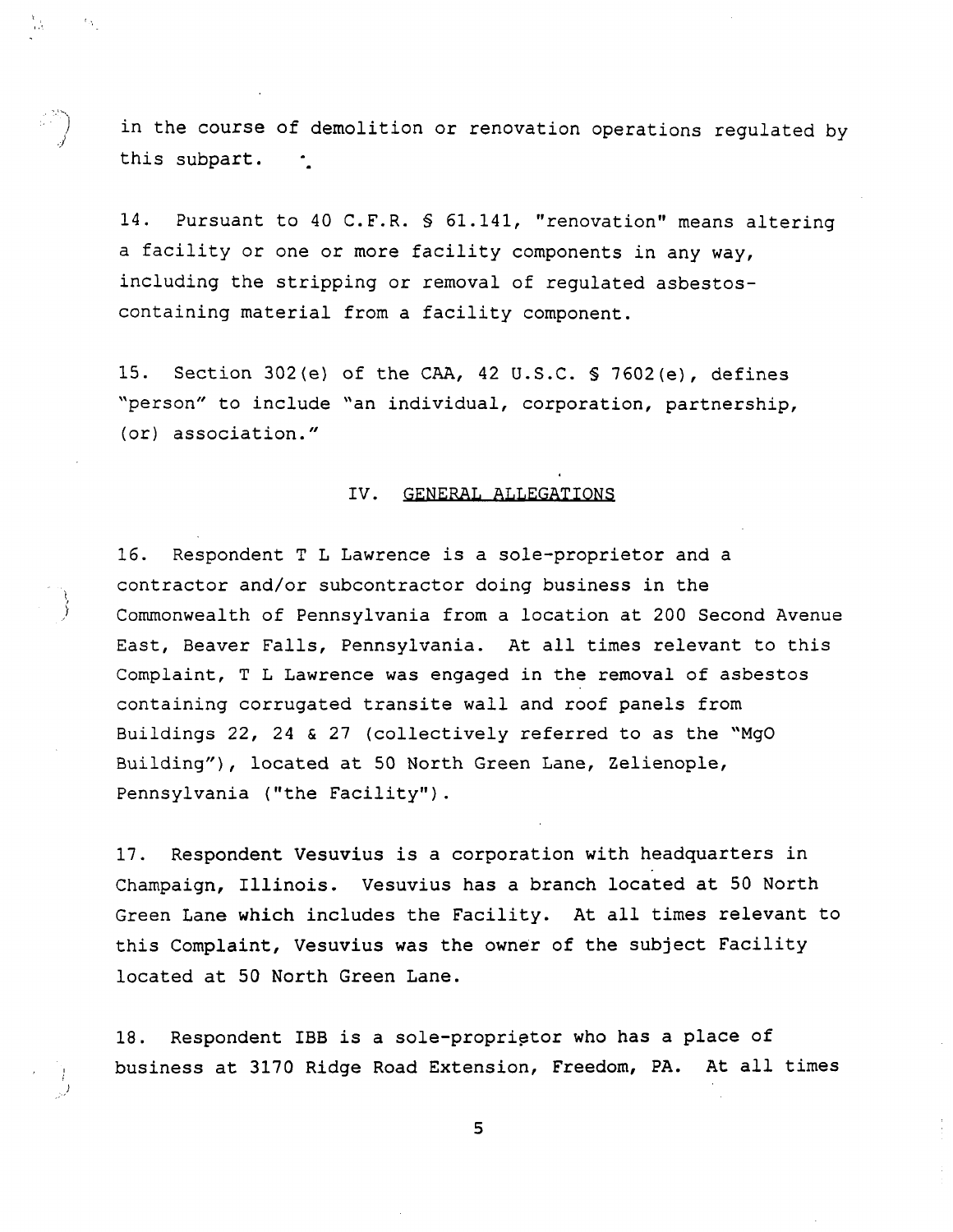relevant to this Complaint, IBB was engaged in the removal of asbestos containing corrugated transite wall and roof panels from the Facility and controlled and/or supervised the Facility being renovated or the renovation operation at the Facility or both

19. Respondents are "persons," as that term is defined in Section 302(e) of the CAA, 42 U.S.C.  $\frac{1}{2}$  7602(e), and within the meaning of Section 113(d) of the CAA, 42 U.S.C. § 7413(d).

20. At all times relevant to this Complaint, Respondent T L Lawrence was the "operator of a demolition or renovation activity" as that term is defined at 40 C.F.R.  $S$  61.141.

/1

21. At all times relevant to this Complaint, Respondent Vesuvius was the "owner of a demolition or renovation activity" as that term is defined at  $40$  C.F.R.  $\$$  61.141.

22. At all times relevant to this Complaint, Respondent IBB was the "owner or operator of a demolition or renovation activity" as that term is defined at 40 C.F.R.  $S$  61.141.

23. On August 19, 1997, Vesuvius and IBB entered a contract for <sup>188</sup> to conduct the renovation of the Facility including removal of approximately 20,000 square feet of asbestos-containing corrugated transite wall and roof panels from the Facility

24. Upon information and belief, IBB subsequently subcontracted with T L Lawrence to conduct the renovation of the Facility including removal of approximately 20,000 square feet of asbestos-containing corrugated transite wall and roof panels from the Facility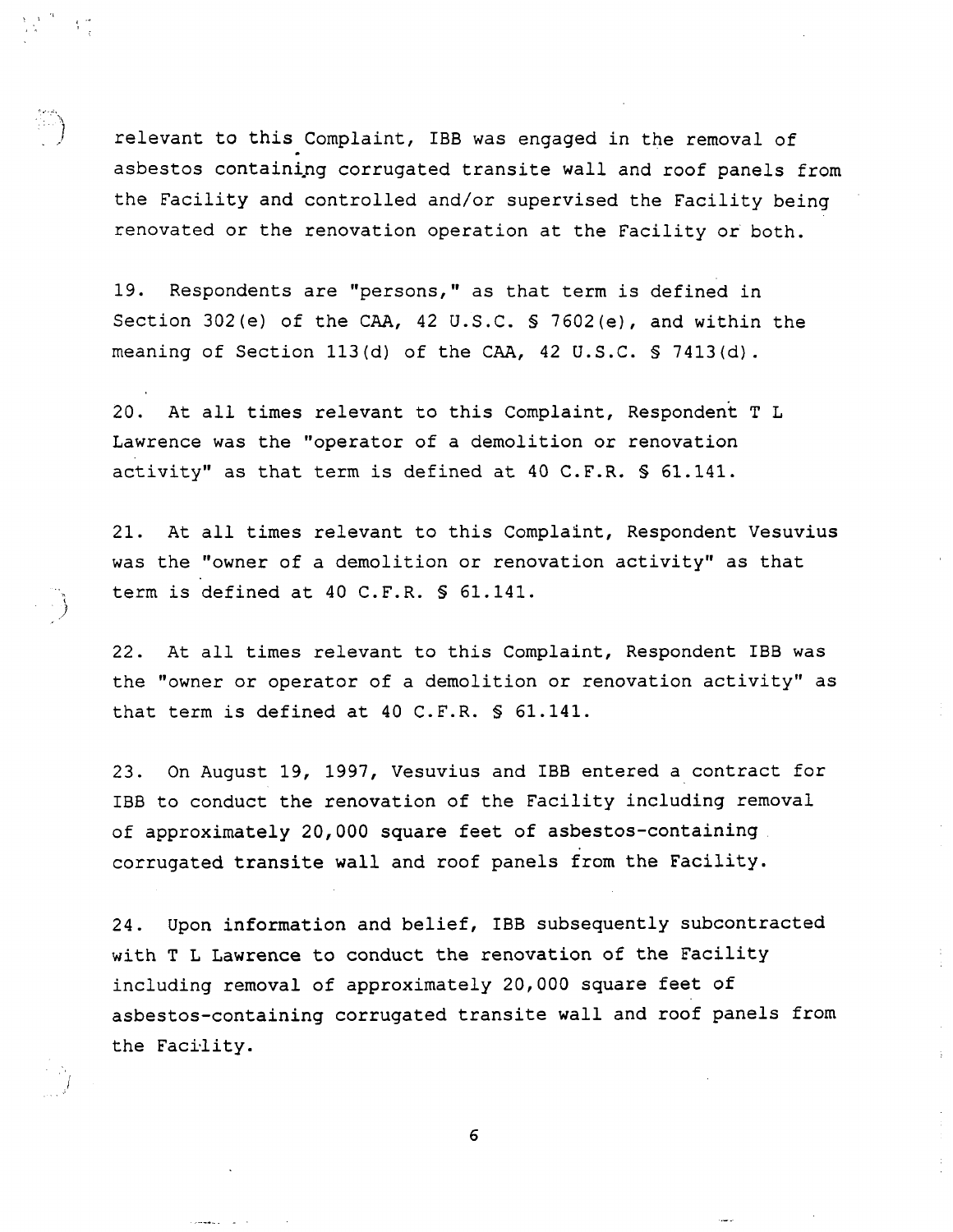25. Upon information and belief, Respondents commenced asbestos removal at the Facility on October 8, 1997.

 $\frac{2}{3}$ 

 $\sim 3\%$ 

26. On October 20, 1997, a duly-authorized representative of EPA ("the inspector") conducted an inspection of the Facility. The purpose of this inspection was to verify Respondents' compliance with the asbestos NESHAP, 40 C.F.R. SS 61.141 et seq. The inspector was accompanied by a duly-authorized representative of the Pennsylvania Department of Environmental Protection  $("PaDEP")$ .

27. Before and during the time of the October 20, 1997 inspection, Respondents were engaged in the renovation of the Facility  $-$ - which included the stripping, disturbing, and/or removal of approximately 20,000 square feet of asbestoscontaining material, including corrugated asbestos transite wall and roof panels, from the Facility.

28. At the time of the October 20, 1997 inspection, the inspector observed in and around the Facility debris which contained broken, suspected asbestos-containing transite wall and roof panels, which were being removed from the Facility. The inspector took 16 samples and photographs of this debris, which appeared to be dry. The subsequent Polarized Light Microscopy tests of the samples revealed that they all contained more than one percent asbestos

29. During the October 20, 1997 inspection, the inspector observed that the transite at the Facility was dry, damaged and broken into small pieces and was crumbled, pulverized, or reduced to a powder or had a high probability of becoming crumbled, pulverized or reduced to a powder by the renovation at the

 $\overline{7}$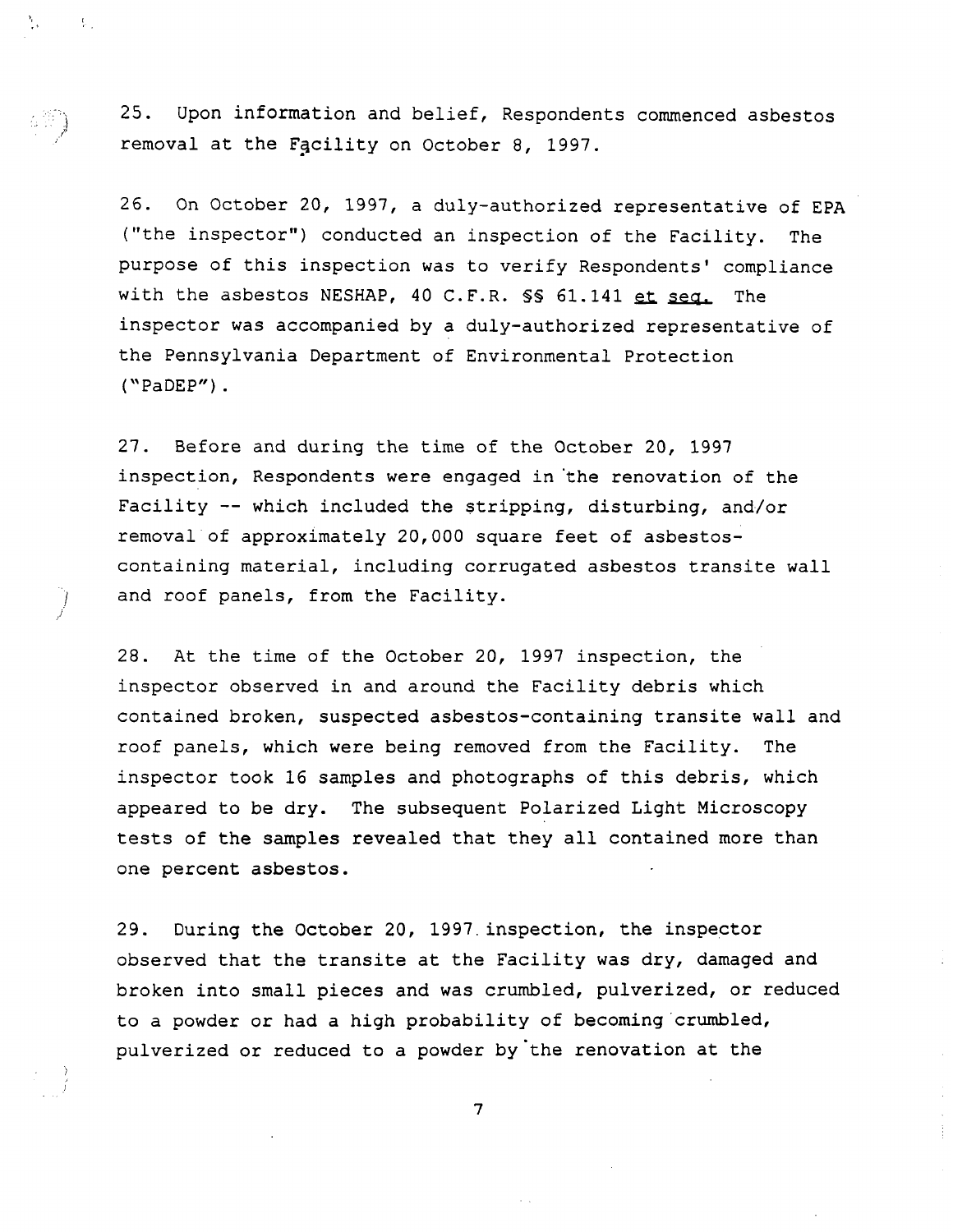Facility and that the transite was not in containment.

30. During the October 20, 1997 inspection, the inspector observed that Respondents failed to have at least one on-site representative, such as a foreman or management-level person or other authorized representative, trained in the provisions of the asbestos NESHAP and the means of complying with them, present during the stripping, removal, handling or other disturbance of RACM from the Facility on or before October 20, 1997.

31. Pursuant to 40 C.F.R.  $\frac{1}{2}$  61.145(a), all of the requirements of paragraphs (b) and (c) of section  $61.145$  apply to the owner or operator of a renovation activity if the combined amount of RACM to be stripped, removed, dislodged, cut, drilled, or similarly disturbed at the facility is at least 80 linear meters (260) linear feet) on pipes or at least 15 square meters (160 square feet) on other facility components.

32. The Facility is a "facility" within the meaning of 40 C.F.R. § 61.141.

33. Prior to the commencement of the asbestos abatement activities, the asbestos-containing material referenced in Paragraphs 23 and 27 above was "Category II non-friable ACM" as defined at 40 C.F.R.  $S$  61.141.

34. The asbestos-containing material referenced in Paragraphs 28 and 29 above constitutes "friable asbestos material," within the meaning of 40 C.F.R. § 61.141, because it contained more than one percent asbestos, as determined using the method specified in 40 C.F.R. Part 763, Polarized Light Microscopy, and was able to be crumbled, pulverized or reduced to powder by hand pressure.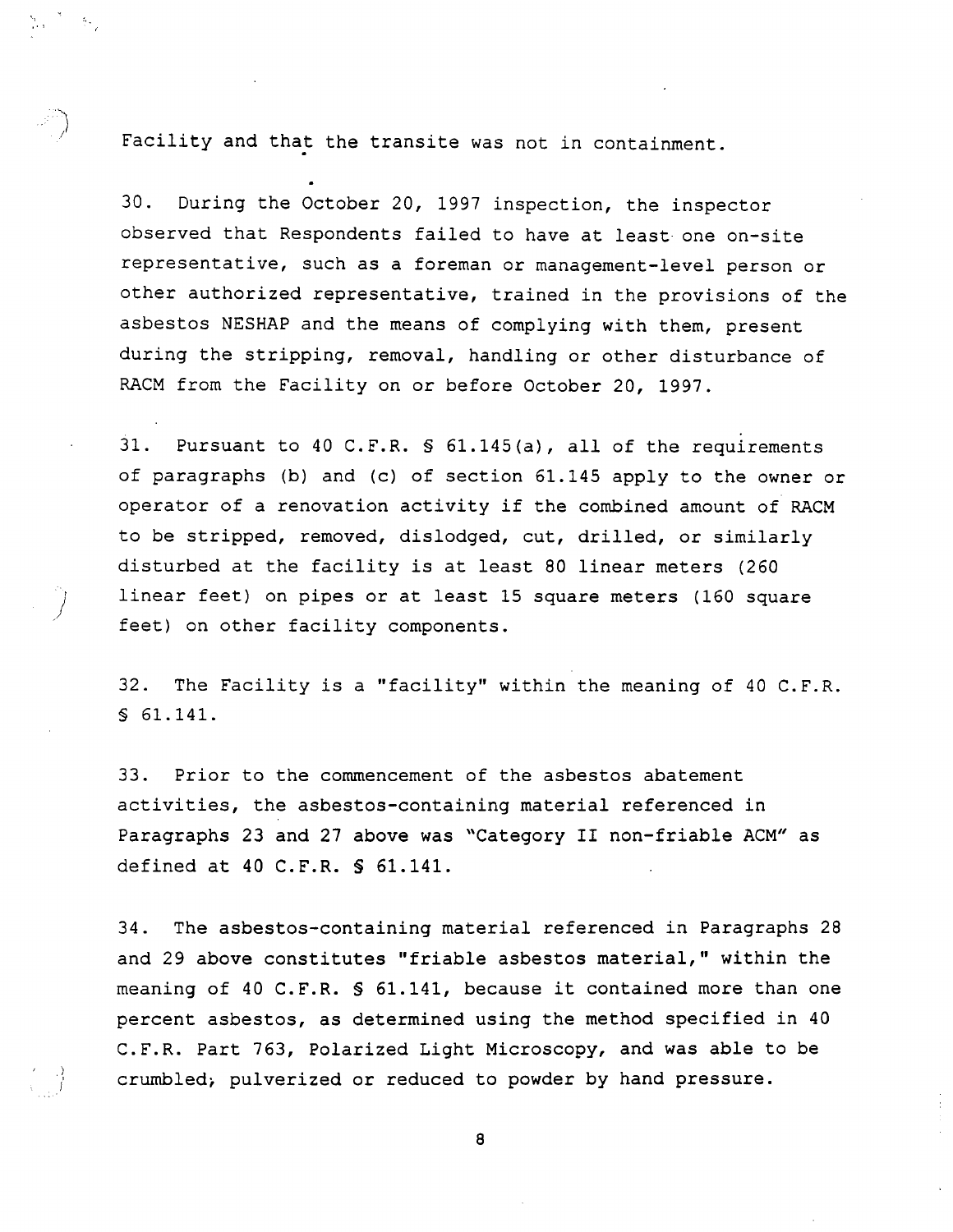35. The asbestos-containing material referenced in Paragraphs 28 and 29 constitutes "RACM" as that term is defined at 40 C.F.R.  $\ S$ 61.141.

 $\frac{6}{3}$  .

36. The stripping, removal or disturbance of the RACM referenced hereinabove constitutes a "renovation activity" within the meaning of 40 C.F.R.  $S$  61.141.

#### V. VIOLATIONS

# COUNT I FAILURE TO SUBMIT REQUIRED NOTIFICATION

37 Complainants reallege the allegations contained in Paragraphs 1 through 36 above.

38. Pursuant to 40 C.F.R. § 61.145(b), each owner or operator of a demolition or renovation activity subject to 40 C.F.R. § 61.145 must provide the Administrator of EPA with written notice of intention to demolish or renovate at least <sup>10</sup> working days before asbestos stripping or removal work begins

39. Because Respondents were engaged in the renovation of the Facility in October 1997, which included the stripping, disturbing, and/or removal of approximately 20,000 square feet of RACM, Respondents were required to submit the notice required by 40 C.F.R.  $\text{\$61.145(b)}.$ 

40. Respondents failed to submit any notification pursuant to 40 C.F.R.  $S$  61.145(b) before commencement of stripping, disturbing, and/or removal of approximately 20,000 square feet of RACM.

41. Respondents' failure to comply with the requirements of 40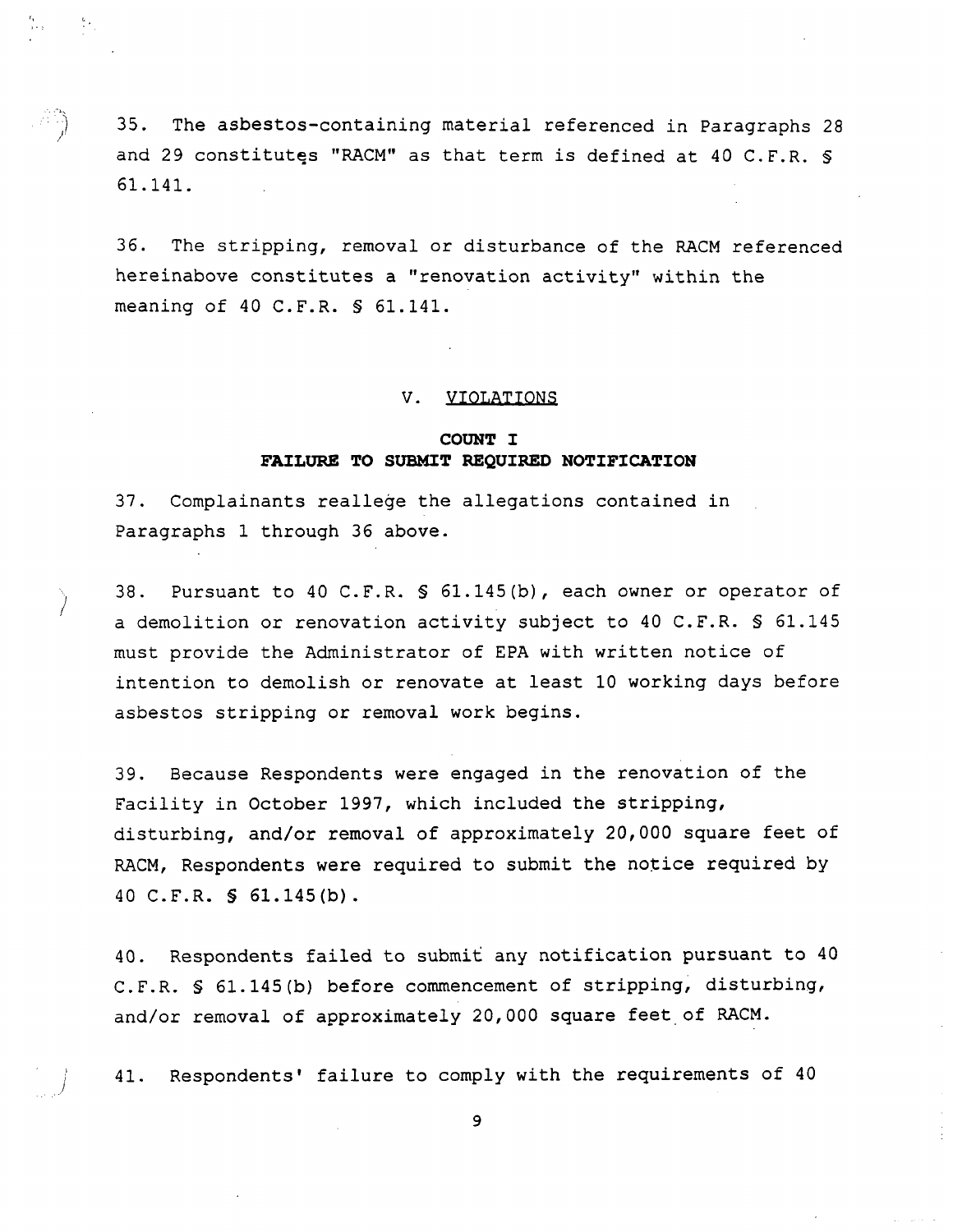C.F.R. § 61.145(b) constitutes a violation of Section 112 of the CAA, 42 U.S.C. S. 7412.

#### COUNT II

#### FAILURE TO HAVE ON-SITE REPRESENTATIVE

42. Complainants reallege the allegations contained in paragraphs 1 through 41 above.

 $\mathcal{M} \subset \mathcal{M}$ 

43. Pursuant to 40 C.F.R.  $\frac{1}{2}$  61.145(c)(8), no RACM shall be stripped, removed, or otherwise handled or disturbed at a facility unless at least one on-site representative, such as a foreman or management-level person or other authorized representative, trained in the provisions of the asbestos NESHAP and the means of complying with them is present

44. Respondents failed to have at least one on-site representative, such as a foreman or management-level person or other authorized representative, trained in the provisions of the asbestos NESHAP and the means of complying with them, present during the stripping, removal, handling or other disturbance of RACM from the Facility on or before October 20, 1997.

45. Respondents' failure to comply with the requirements of 40 C.F.R.  $\ S$  61.145(c)(8) constitutes a violation of Section 112 of the CAA,  $42$  U.S.C.  $\frac{1}{2}$  7412.

#### COUNT III

## FAILURE TO KEEP STRIPPED RACH ADEOUATELY WET UNTIL COLLECTED FOR DISPOSAL

46. Complainants reallege the allegations contained in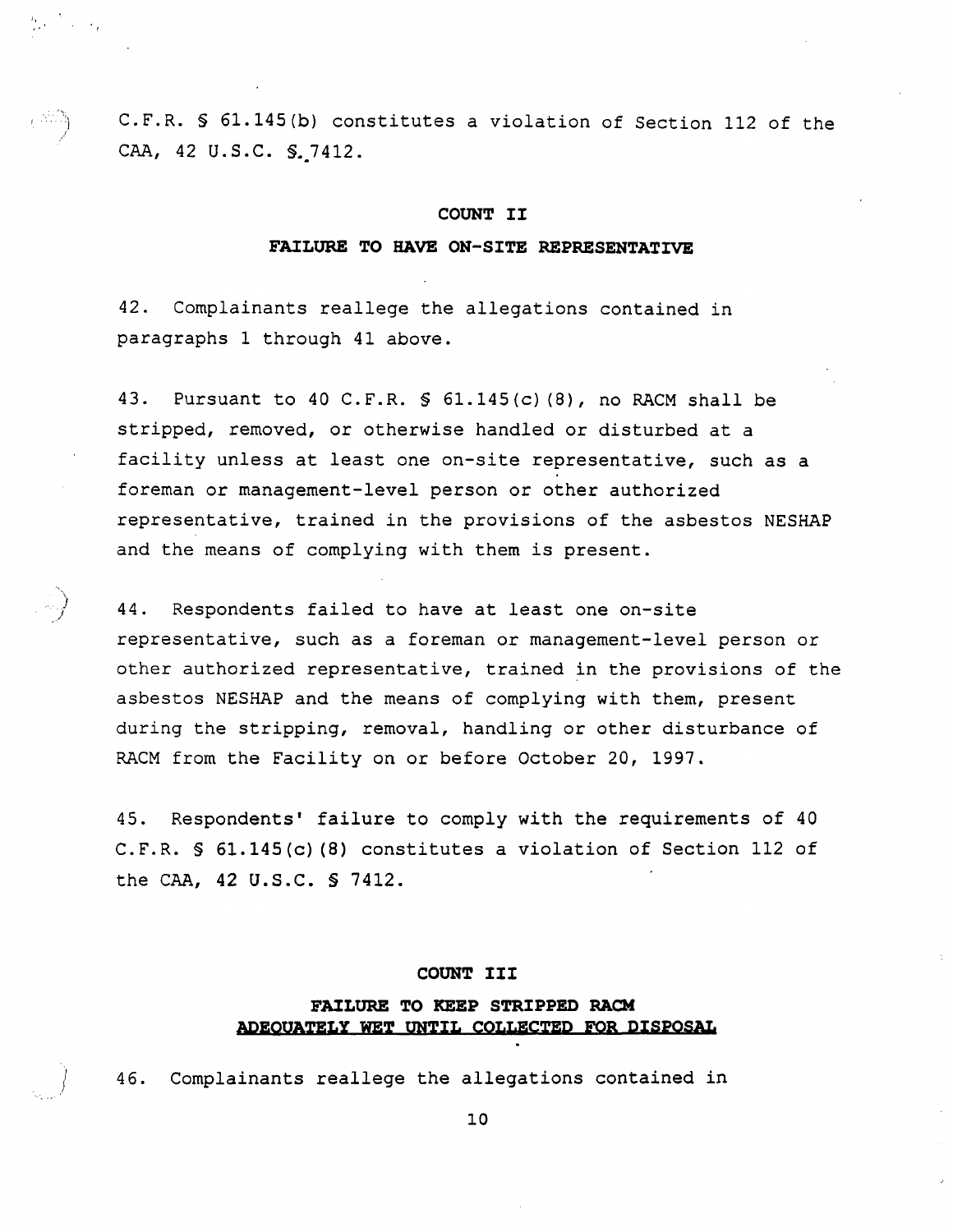paragraphs 1 through 45 above.

ta (California)<br>1960 - Paul Britannia, primeir a politica<br>1960 - Paul Britannia, primeir a politica

47. Pursuant to 40 C.F.R.  $\frac{1}{2}$  61.145(c)(6)(i), all RACM, including material that has been removed or stripped, must be adequately wet and remain wet until collected and contained or treated in preparation for disposal

48. At the time of the October 20, 1997 inspection, the inspector determined that dry RACM which had been removed or stripped from the Facility was deposited in and around the Facility for subsequent collection. After inspecting representative samples of the RACM awaiting collection, the inspector observed that the RACM was dry and not adequately wetted pursuant to 40 C.F.R.  $$61.145(c) (6) (i)$ .

49. Respondents' failure to comply with the requirements of 40 C.F.R.  $\$$  61.145(c)(6)(i) constitutes a violation of Section 112 of the CAA, 42 U.S.C. § 7412.

## VI. PROPOSED CIVIL PENALTY

Section 113(d) of the CAA, 42 U.S.C.  $S$  7413(d), authorizes a civil administrative penalty of up to  $$27,500$  per day for each violation of the CAA that occurred on or after January 30, 1997. EPA proposes to assess a civil penalty of sixty-three thousand eight hundred dollars (\$63,800) against Respondents as follows:

#### А. Gravity Component

Count I: Failure to submit required notice  $(> 50 \text{ units})$  40 C.F.R. § 61.145(b) \$ 16,500.00

## Count II:

Failure to have trained on-site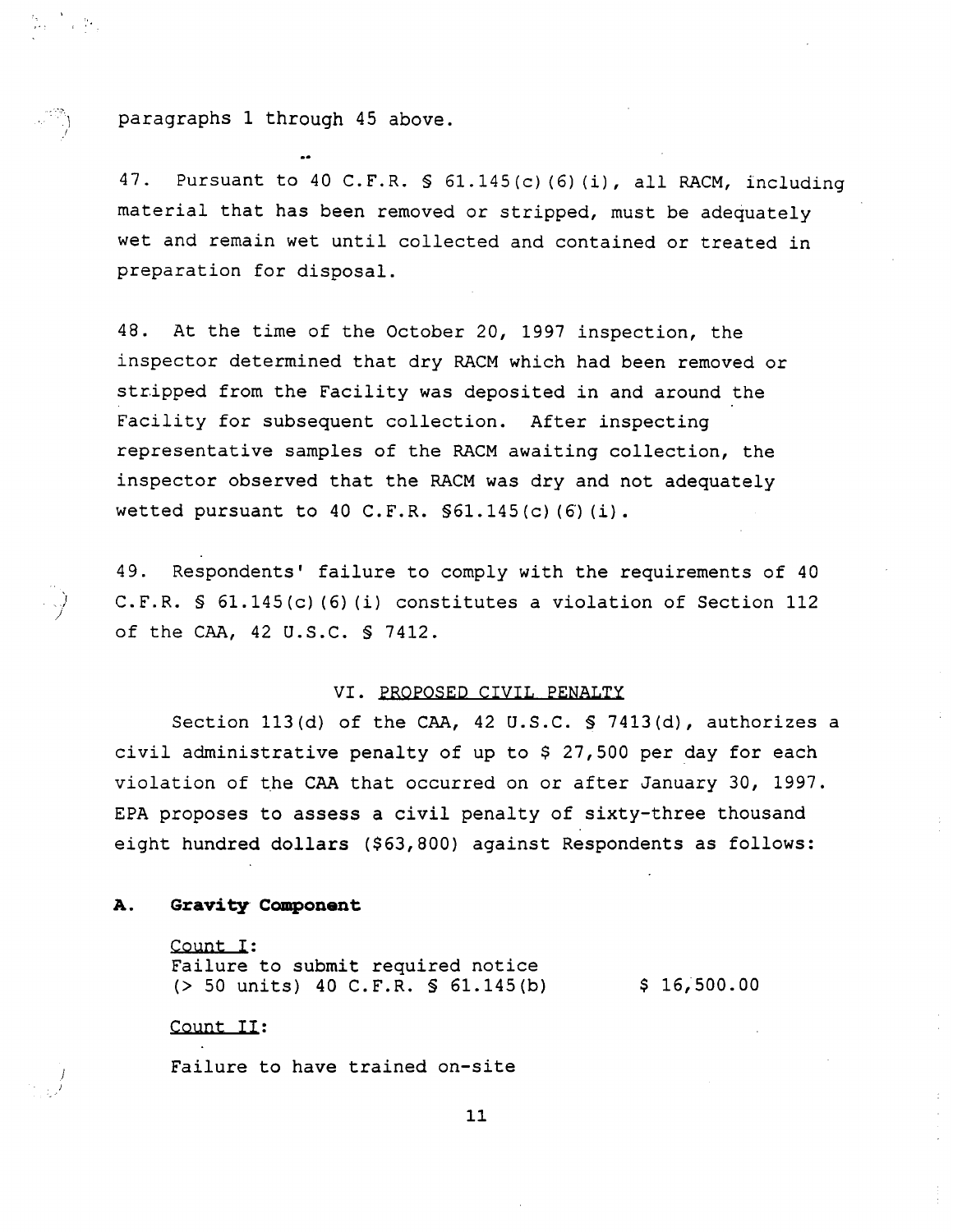| representative 40 C.F.R. $\text{S}$ 61.145(c)(8)                                                                                                     | \$16,500.00 |
|------------------------------------------------------------------------------------------------------------------------------------------------------|-------------|
| Count III:<br>Failure to keep stripped RACM<br>(> 50 units) adequately wet until<br>collected for disposal,<br>40 C.F.R. $\text{S}$ 61.145(c)(6)(i). | \$16,500.00 |
| Size of the Violator<br>Based on Net Worth<br>$( $100,000-1,000,000)$                                                                                | \$5,500,00  |
| SUBTOTAL                                                                                                                                             | \$55,000.00 |
| <b>Economic Benefit</b><br>В.<br>$($18,800$ bid - \$10,000 cost)                                                                                     | 8.800.00    |

TOTAL PROPOSED PENALTY:  $$63,800.00$ 

**B.** 

The proposed civil penalty has been determined in accordance with Section 113 of the CAA, 42 U.S.C.  $\frac{1}{2}$  7413; 40 C.F.R. Part 19; U.S. EPA's Clean Air Act Stationary Source Civil Penalty Policy, dated October 25, 1992 ("CAA Penalty Policy"), and Appendix III thereto ("Asbestos Penalty Policy"); and Modifications to EPA Penalty Policies to Implement the Civil Monetary Penalty Inflation Rule (pursuant to the Debt Collection Improvement Act of 1996), dated May 9, 1997 ("Inflation Policy"). Copies of the CAA Penalty Policy, Asbestos Penalty Policy, and the Inflation Policy are enclosed with this Complaint. The proposed penalty is not a demand as that term is defined in the Equal Access to Justice Act, 28 U.S.C.  $S$  2412.

In determining the amount of any penalty to be assessed, Section  $113(e)$  of the CAA, 42 U.S.C. § 7413(e), requires EPA to take into consideration the size of the business, the economic impact of the penalty on the business, the violator's full compliance history and good faith efforts to comply, the duration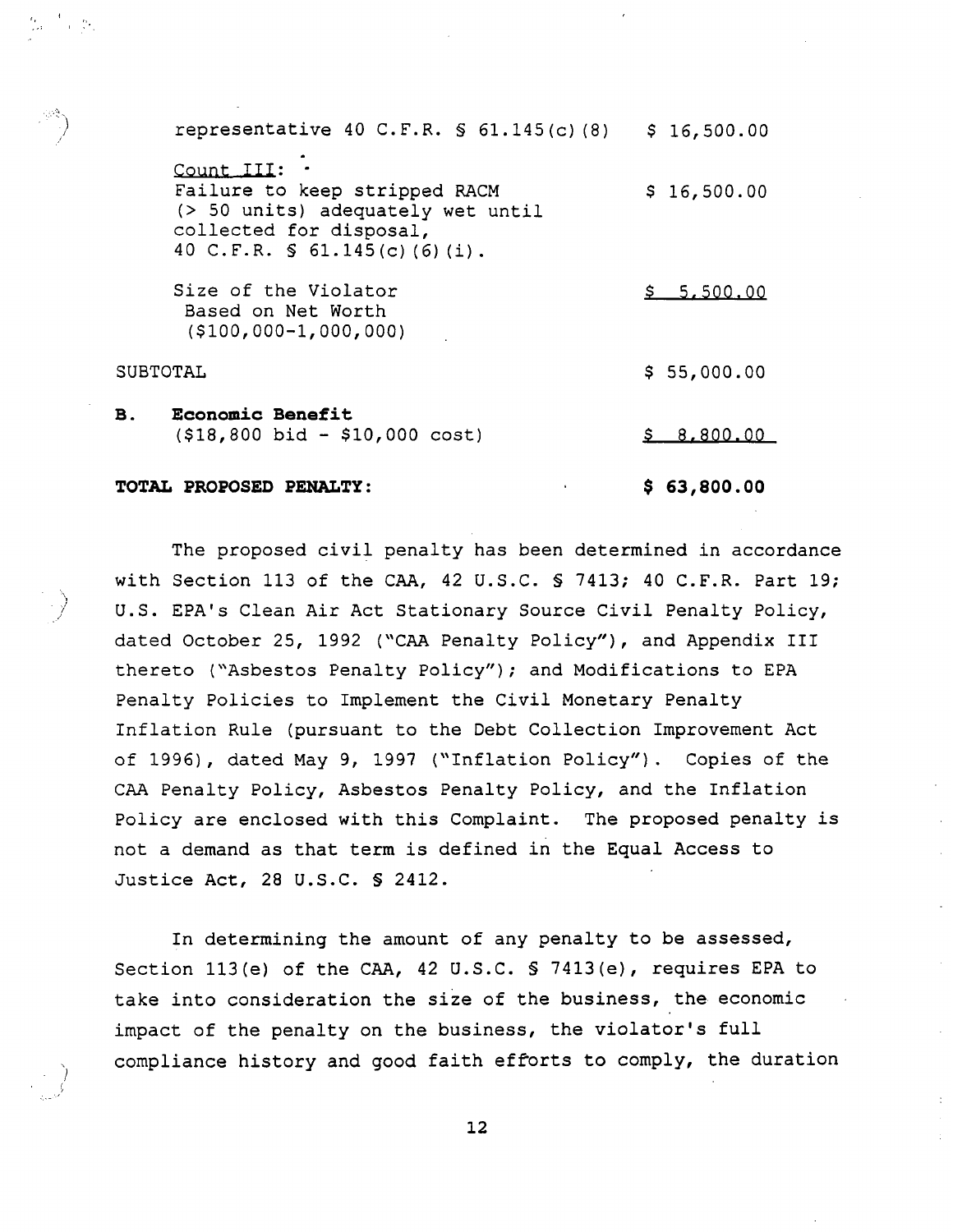of the violation as established by any credible evidence, payment by the violator of penalties previously assessed for the same violation, the economic benefit of noncompliance, and the seriousness of the violation. To develop the proposed penalty herein, Complainants have taken into account the particular facts and circumstances of this case with specific reference to EPA's Asbestos Penalty Policy

 $2.13$ 

EPA will consider, among other factors, Respondents' ability to pay to adjust the proposed civil penalty assessed in this Complaint. The proposed penalty reflects a presumption of Respondents' ability to pay the penalty and to continue in business based on the size of their businesses and the economic impact of the proposed penalty on their businesses. The burden of raising and demonstrating an inability to pay rests with Respondents. In addition, to the extent that facts or circumstances unknown to Complainants at the time of the issuance of the Complaint become known after issuance of the Complaint, such facts and circumstances may also be considered as basis for adjusting the proposed civil penalty assessed in the Complaint

EPA's applicable penalty policy represents an analysis of the statutory penalty factors enumerated above, as well as guidance on their application to particular cases. If the penalty proposed herein is contested through the hearing process described below, Complainants are prepared to support the statutory basis for the elements of the penalty policy applied in this case as well as the amount and nature of the penalty proposed

The gravity component of the penalty accounts for the amount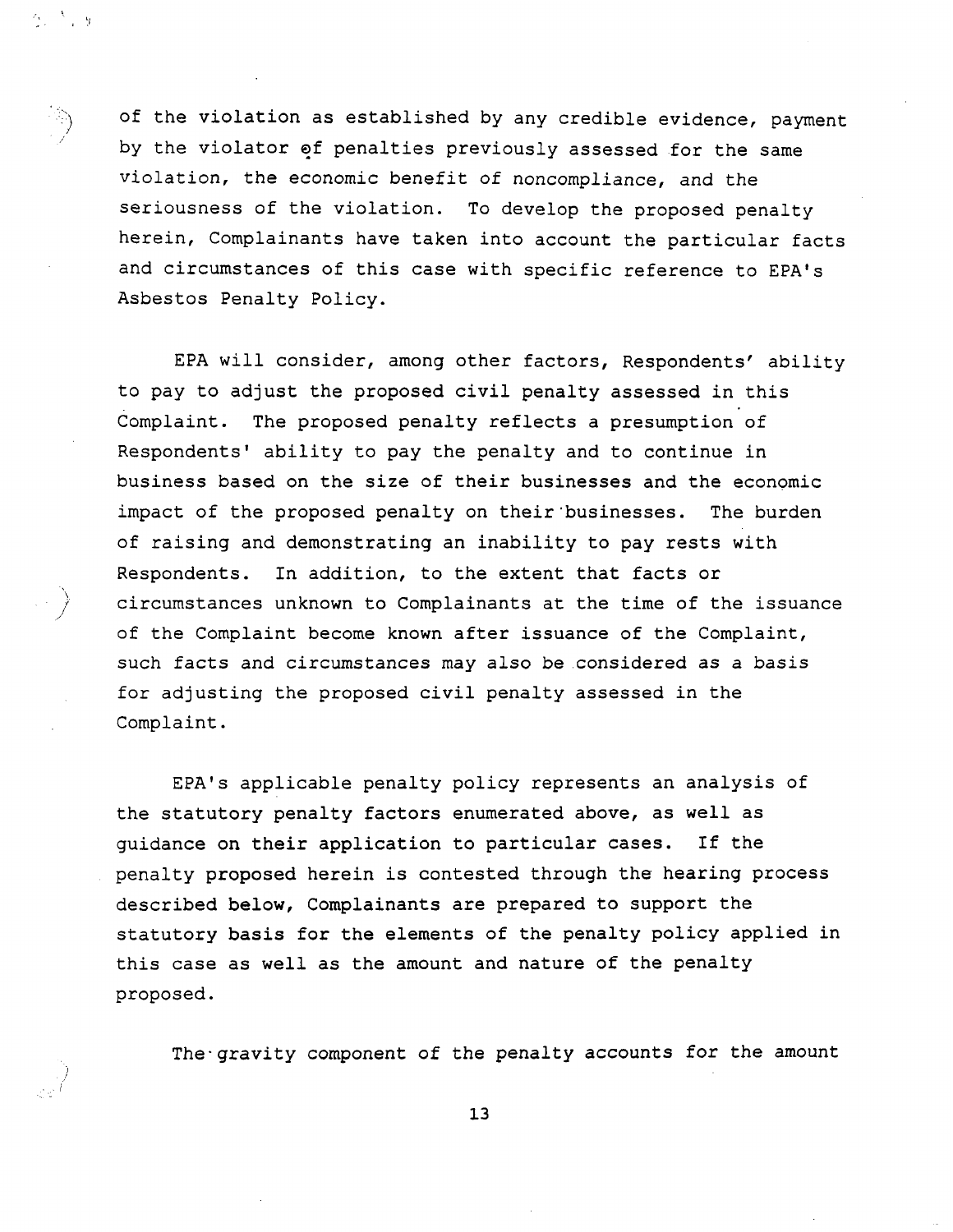of asbestos involved (more than 50 Units) and the substantive nature of the violation. No further adjustment of the penalty appears warranted under the applicable penalty policies at this time. If appropriate, further penalty adjustments may be made during settlement negotiations. EPA reserves the right to seek higher penalties if new evidence supports such assessment.

 $\mathbb{S}^{n+1}$  ,  $\mathbb{S}^{n}$ 

# VII. NOTICE OF OPPORTUNITY TO REQUEST A HEARING

These proceedings are governed by the Consolidated Rules of Practice, 40 C.F.R. Part 22, as amended, 57 Fed. Reg. 4316 (February 4, 1992) and 57 Fed. Reg. 5320 (February 13, 1992). Respondents have the right to request a hearing to contest any matter of law or material fact set forth in the Complaint or the appropriateness of the proposed penalty. To request a hearing Respondents must file a written Answer to this Complaint with the Regional Hearing Clerk, EPA Region III, 1650 Arch Street, Philadelphia, Pennsylvania 19103, within thirty (30) days of receipt of this Complaint. The Answer should clearly and directly admit, deny or explain each of the factual allegations contained in this Complaint of which Respondents have any knowledge. Where Respondents have no knowledge of a particular factual allegation, the Answer should so state. Such a statement is deemed to be a denial of the allegation. The Answer should contain  $(1)$  a statement of the facts which constitute the grounds of defense, (2) a concise statement of the facts which Respondents intend to place at issue in the hearing, and  $(3)$  a statement as to whether a hearing is requested. The denial of any material fact or the raising of any affirmative defense shall be construed as a request for a hearing. All material facts not denied in the Answer will be considered as admitted

If Respondents fail to file a written Answer within thirty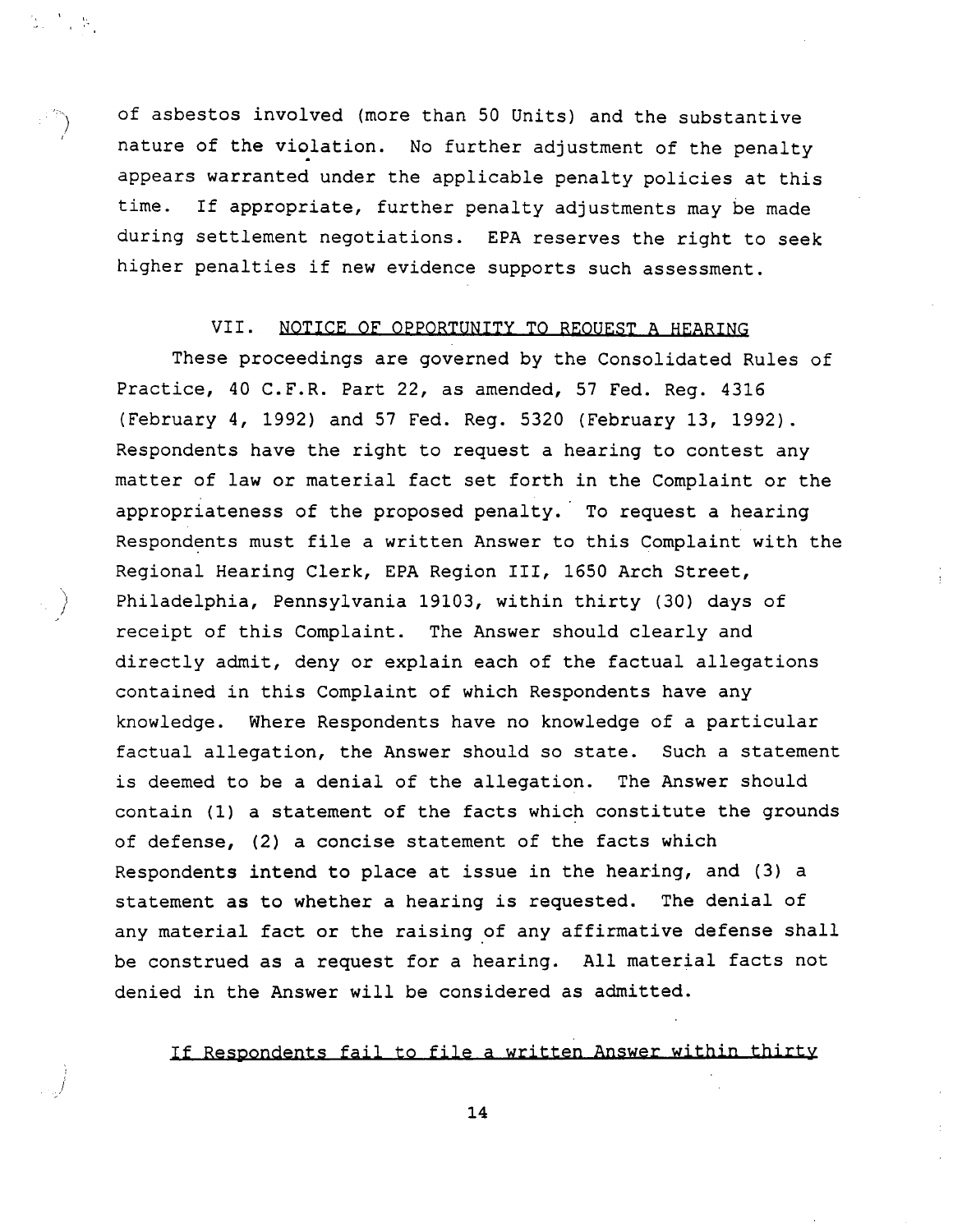(30) days of receipt of this Complaint, such failure shall constitute an admission of all facts alleged in the Complaint and a waiver of the right to a hearing under Section 113(d) (2) (A) of the CAA,  $42$  U.S.C.  $5$  7413(d)(2)(A). Failure to Answer shall result in the filing of a Motion for Default Order imposing the penalties proposed herein without further proceedings

 $\mathbf{\hat{y}}^{(i)}$  ,  $\mathbf{\hat{y}}_i$ 

Any hearing requested will be conducted in accordance with the provisions of the Administrative Procedure Act, 5 U.S.C. §§ 552 et seq., and the Consolidated Rules of Practice, 40 C.F.R. Part 22, as amended, 57 Fed. Reg. 4316 (February 4, 1992) and 57 Fed. Reg. 5320 (February 13, 1992). A copy of these Rules is enclosed. Hearings will be held in a location to be determined at a later date pursuant to 40 C.F.R.  $\$$  22.21(d).

## VIII. SETTLEMENT CONFERENCE

EPA encourages settlement of the proceedings at any time after issuance of a Complaint if such settlement is consistent with the provisions and objectives of the CAA. Whether or not a hearing is requested, Respondents may confer with Complainants regarding the allegations of the Complaint and the amount of the proposed civil penalty

In the event settlement is reached, its terms shall be expressed in a written Consent Agreement prepared by Complainants, signed by the parties, and incorporated into a Consent Order signed by the Regional Administrator or his designee. Settlement conferences shall not affect the requirement to file a timely Answer to the Complaint.

The staff attorney assigned to this case is Donna L. Mastro. copy of the Answer and all other documents which Respondents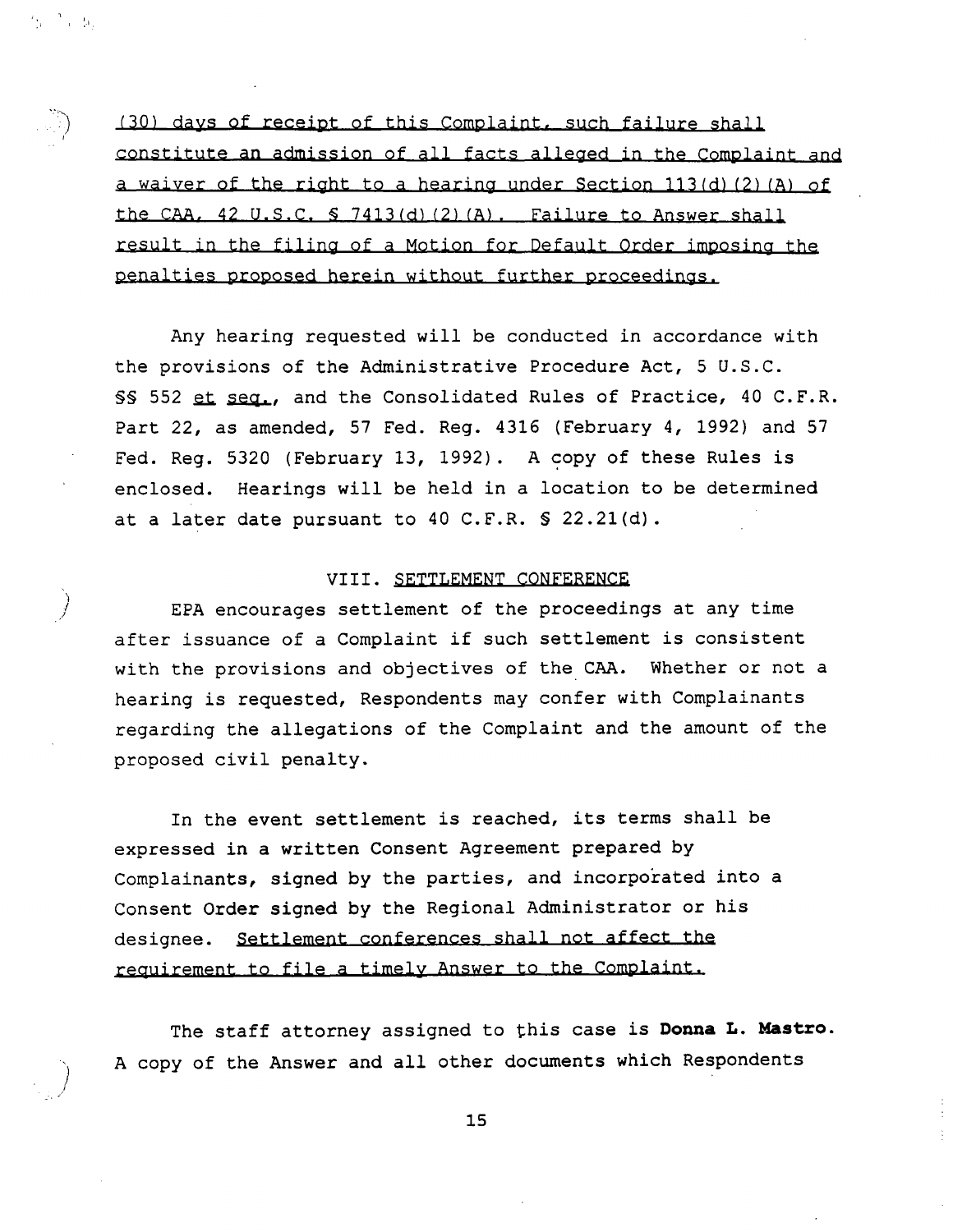file in this action must also be furnished to Ms. Mastro at the Office of Regional Counsel (3RC11), EPA Region III, 1650 Arch Street, Philadelphia, Pennsylvania 19103. If you are not represented by legal counsel and have any questions or desire to arrange an informal conference to explore settlement, please contact Ms. Donna Mastro, Assistant Regional Counsel, at (215) 814-2777 before the expiration of the thirty day period following your receipt of this Complaint. If you are represented by counsel, your counsel may contact Ms. Mastro before the expiration of the thirty day period following your receipt of this Complaint to discuss questions or arrange settlement conferences

Please be advised that the Consolidated Rules of Practice 40 C.F.R. § 22.08, prohibit any unilateral discussion of the merits of a case with, inter alia, the Administrator, the members of the Environmental Appeals Board, the Judicial Officer, Regional Administrator, Regional Judicial Officer, or the Administrative Law Judge after the issuance of a Complaint.

Judith Katz, Director<br>Aig Protection Division

7/12/98<br>Date John A. Armstead, Director<br>Waste & Chemicals Management

Waste & Chemicals Management<br>Division